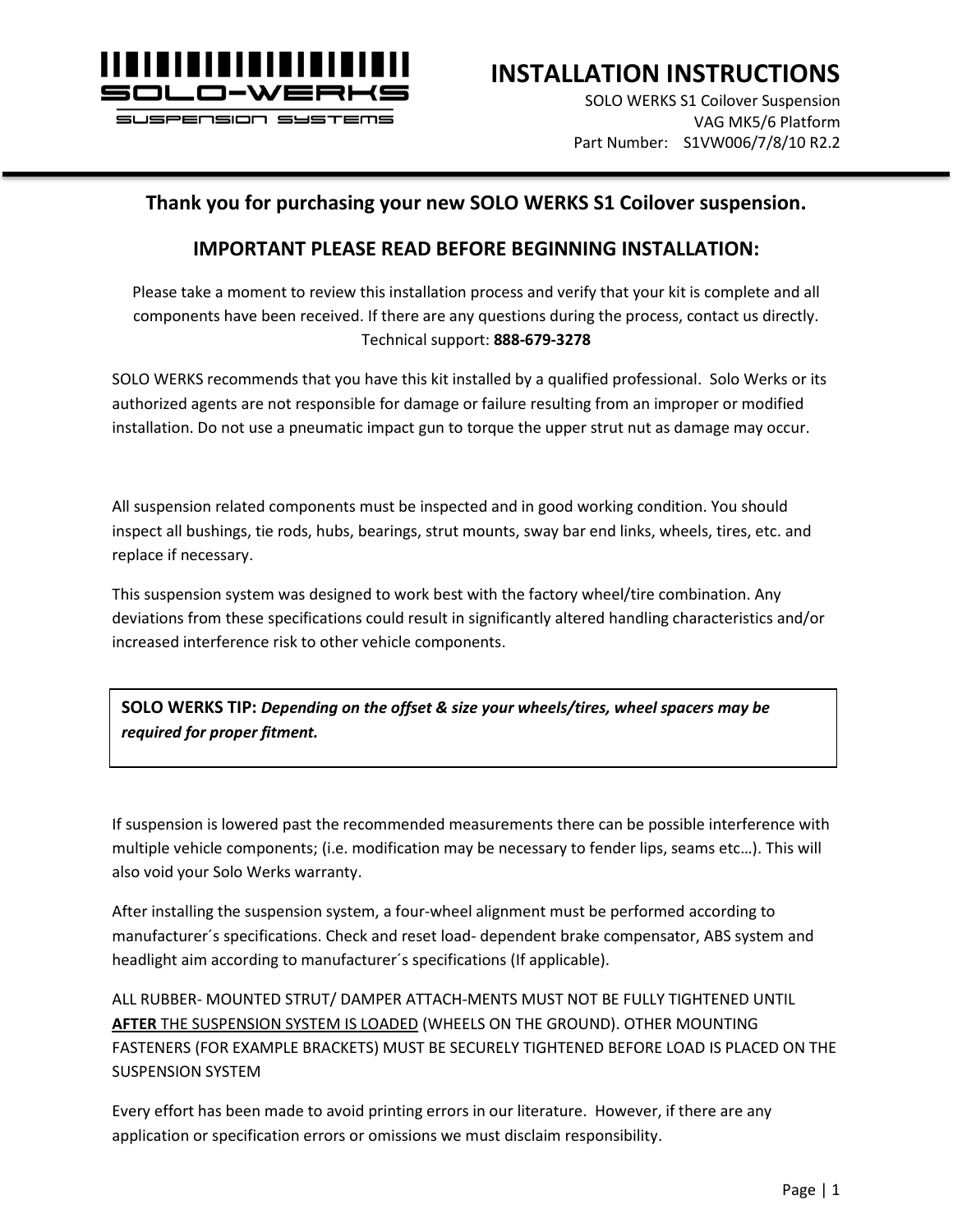

## **INSTALLATION INSTRUCTIONS**

SOLO WERKS S1 Coilover Suspension VAG MK5/6 Platform Part Number: S1VW006/7/8/10 R2.2

#### **Original Suspension Removal- Front:**

**SOLO WERKS TIP:** *Disconnect Headlight level sensor on control arm (if equipped) before any other steps are taken. Disregard for this step could result in damage to sensor link.*

- 1. Support Lower Control Arm/Spindle with floor jack
- 2. Remove any lines from original suspension strut mounts
- 3. Remove OEM sway bar endlink from strut housing (OEM endlink will be reused)
- 4. Remove Lower Pinch Bolt/Nut from spindle)
- 5. Using Strut Spreader Tool (VAG part # SCW3435), spread spindle mount
- 6. Lower the control arm to separate strut from spindle.
	- a. Ensure that the lower control arm is still supported
	- b. This may require work to separate as corrosion may limit movement
	- c. Using rubber mallet tap the cast spindle to free strut from spindle
- 7. Disconnecting drive axle from transmission and lower ball joint from control arm can assist in strut removal by granting more range of movement. (This step is not absolutely necessary)
- 8. Support strut from inside wheel well
- 9. Remove three upper strut mount bolts accessing them inside engine bay underneath wiper cowl
- 10. Remove strut assembly
- 11. Leave the Strut Spreader in place

**NOTE:** If you are using your existing upper strut mount and bearing (Fig 1 #2 & 3) you must remove these items from the strut assembly. These items are under extreme pressure from the front spring and must be removed using an appropriate spring compressor to relieve the pressure. Follow the directions given by the manufacturer of the Spring Compressor to safely remove the spring and disassemble the Strut Assembly.

**SOLO WERKS TIP:** *As the strut mounts and bearings are a consumable/wear item and are a known fail point on this chassis Solo Werks recommends using new 034Motorsports Density mounts with new OEM Bearings and leaving your original suspension as an assembly. These parts are available from your Solo Werks Dealer or your local VW/Audi parts dealer.*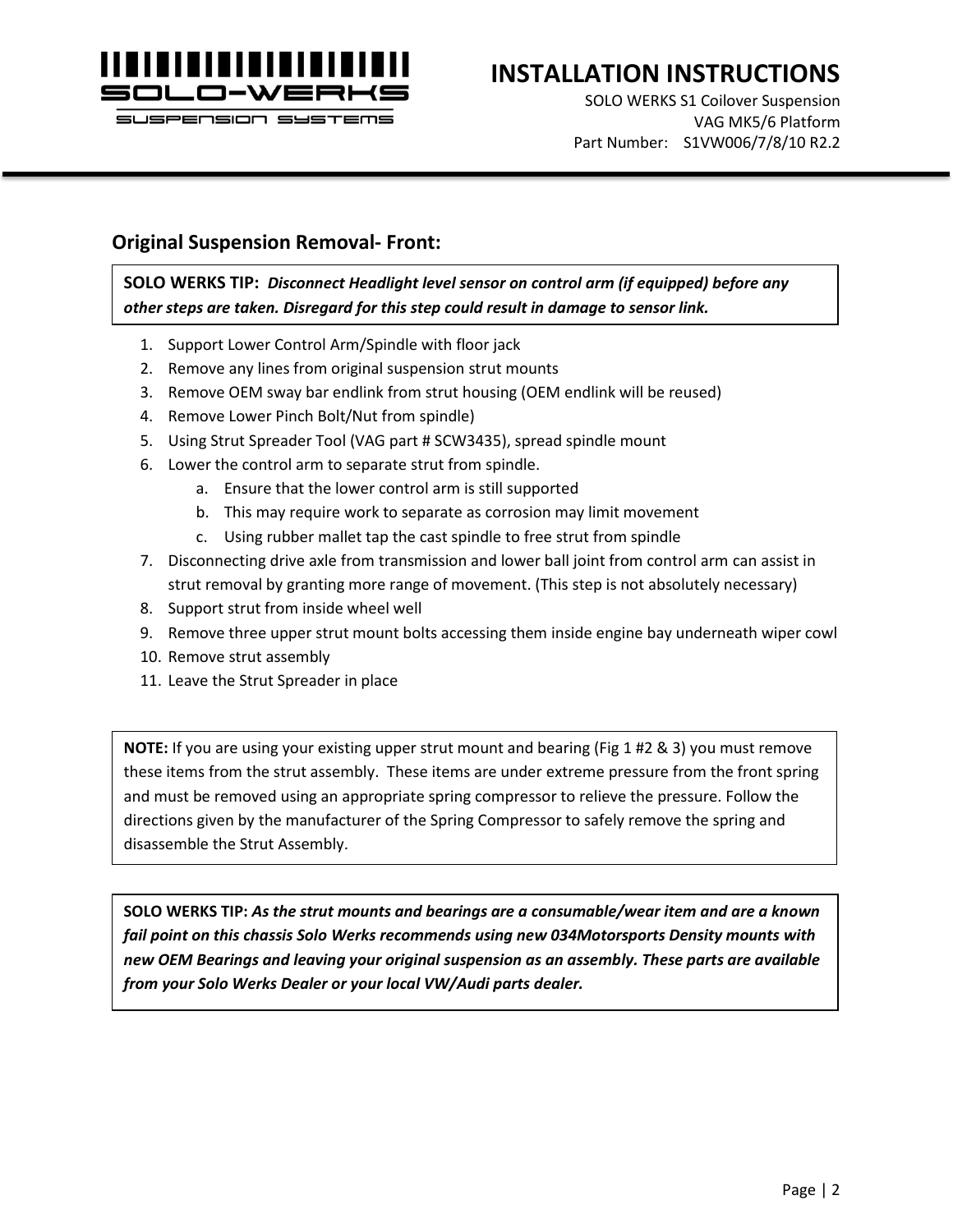

SOLO WERKS S1 Coilover Suspension VAG MK5/6 Platform Part Number: S1VW006/7/8/10 R2.2

### **Solo Werks Coilover Pre-Assembly – Priming the Dampers**



**SOLO WERKS TIP:** *As the suspension is shipped and stored in a horizontal position, it is advisable*  to exercise or Prime the shock absorber before you install them to ensure that the internal *contents are in the correct chambers. Therefore, we advise that before you assemble the front coilover shock absorber, take a moment to purge the shock absorber.* 

*To do this, one side at a time remove the following from one of the front Coilover Assemblies (if equipped):*

- *Two Upper fasteners (lock nut and securing nut)*
- *Upper Spring Perch*
- *Main Spring*
- *Spring Isolator*
- *Helper Spring*

*You will then be left with the coilover strut with the bumpstop and vent disc on the shaft. Pull the bumpstop up to the top of the chrome shock shaft, just before the threaded portion.* 

*With the shock upright (as it would be installed in the vehicle) compress the shock shaft until the bump stop touches the shock housing, and then pull to extend the shock shaft back to full extension.*

 *Repeat 3-5 time minimums. You will notice the shock forces getting progressively harder each time. Once they feel consistent each way, you are ready to install.*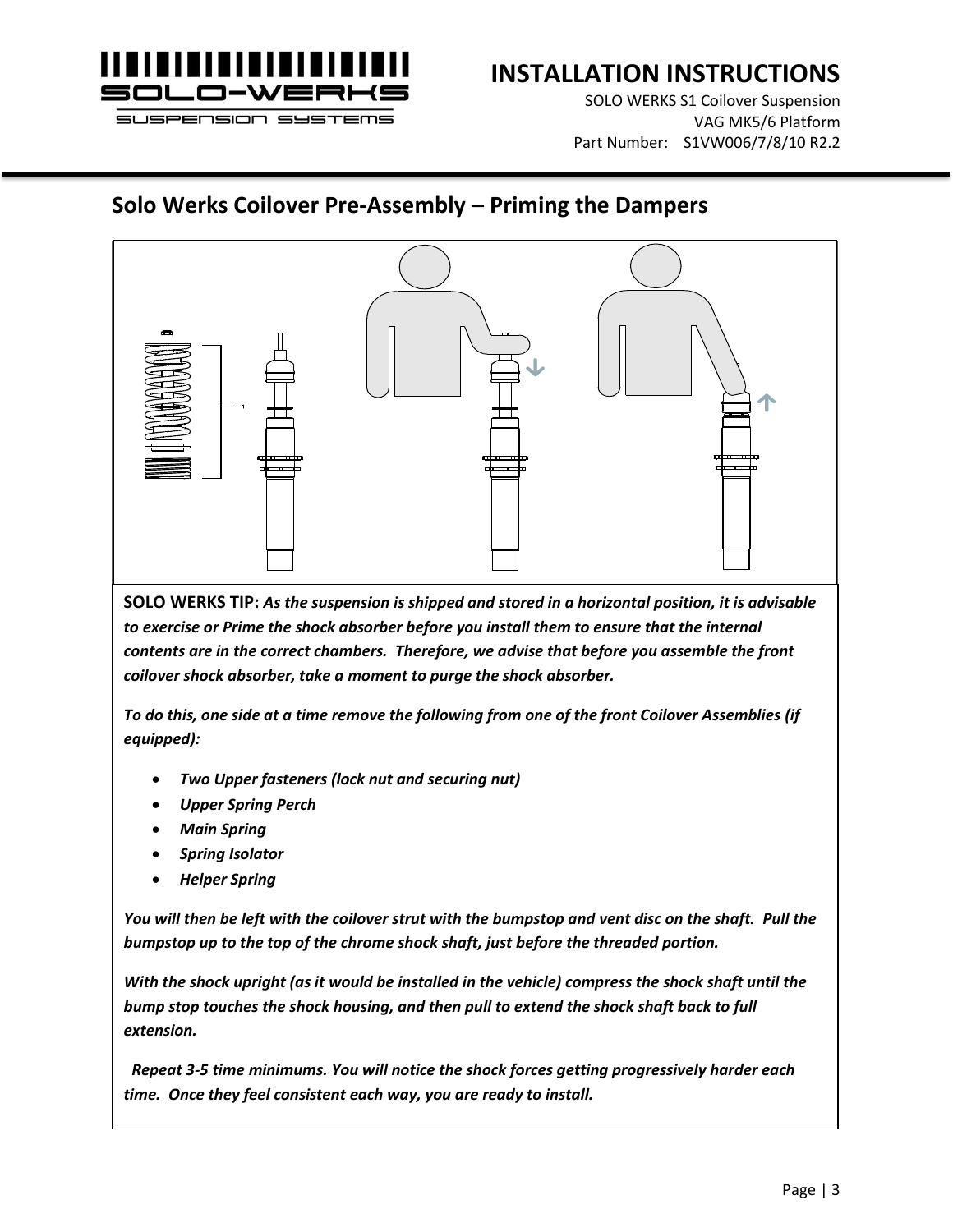

### **INSTALLATION INSTRUCTIONS**

 $\Box$ 

SOLO WERKS S1 Coilover Suspension VAG MK5/6 Platform Part Number: S1VW006/7/8/10 R2.2

 $-1$ 

 $\overline{\mathbf{2}}$ 

 $\overline{\mathbf{3}}$ 

4

 $-5$ 

 $6\overline{6}$ 

 $-7$ 

# **Fig. 1 Front**



| #              | <b>Description</b>           | <b>Part Number</b>    |  |  |
|----------------|------------------------------|-----------------------|--|--|
| 1              | <b>Top Nut Nyloc</b>         |                       |  |  |
| $\overline{2}$ | <b>OEM Upper Strut Mount</b> | MK V/VI Density Mount |  |  |
| 3              | Oem Bearing                  | 6N0412249C            |  |  |
| 4              | <b>Bumpstop Plate</b>        |                       |  |  |
| 5              | Elastomer Bumpstop           | S1-0004               |  |  |
| 6              | Damper Shaft                 |                       |  |  |
| 7              | Vent Disc                    |                       |  |  |
| 8              | <b>Strut Housing</b>         | S1VW006-01            |  |  |
| 9              | Lower Spring Perch           | S1VW006-06            |  |  |
| 10             | <b>Lock Ring</b>             | S1VW006-06            |  |  |
| 11             | Sway Bar Mount Bracket       |                       |  |  |
| 12             | Alignment Tab                |                       |  |  |
| 13             | Main Spring                  | $S-1301$              |  |  |

**Target** 

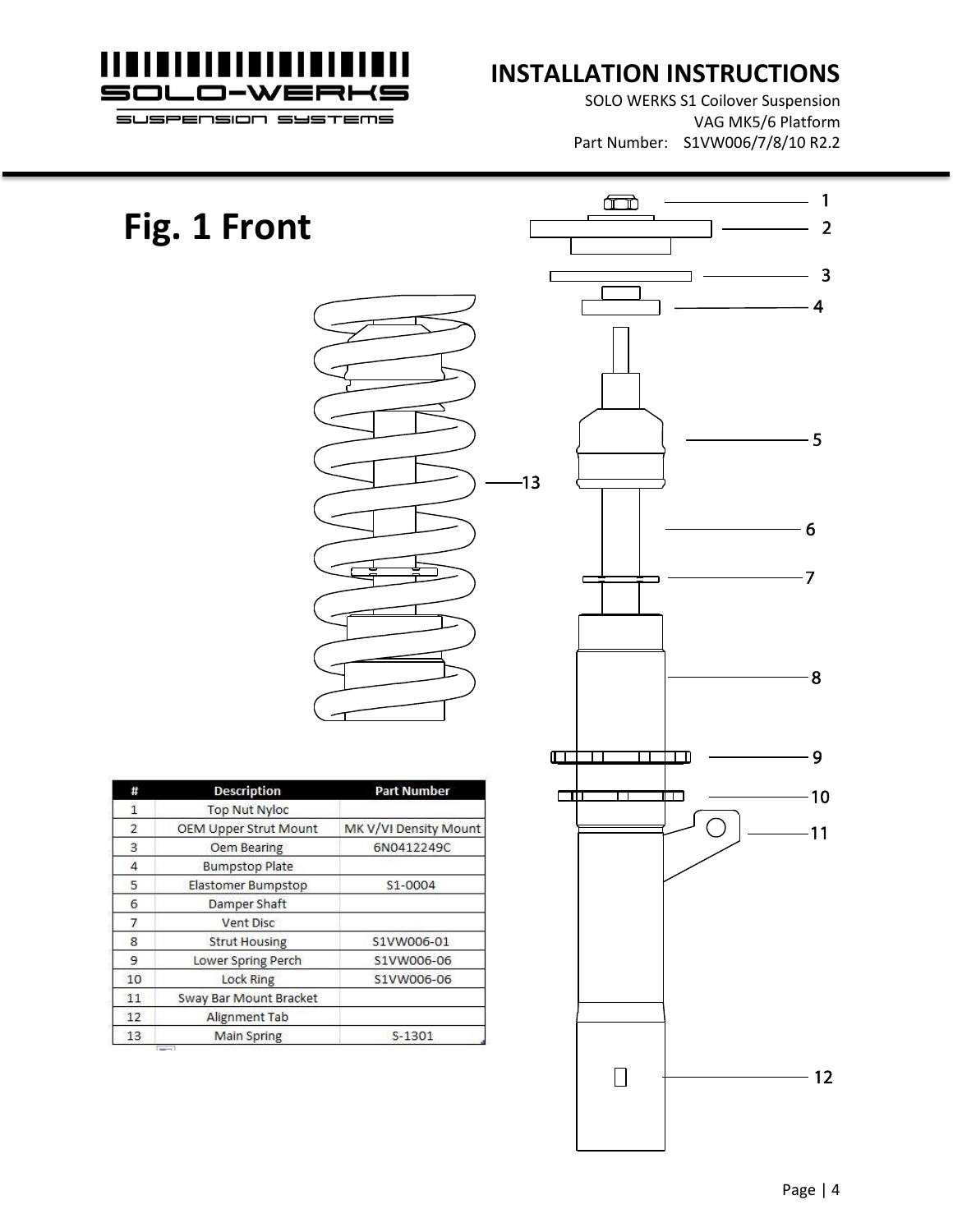

SOLO WERKS S1 Coilover Suspension VAG MK5/6 Platform Part Number: S1VW006/7/8/10 R2.2

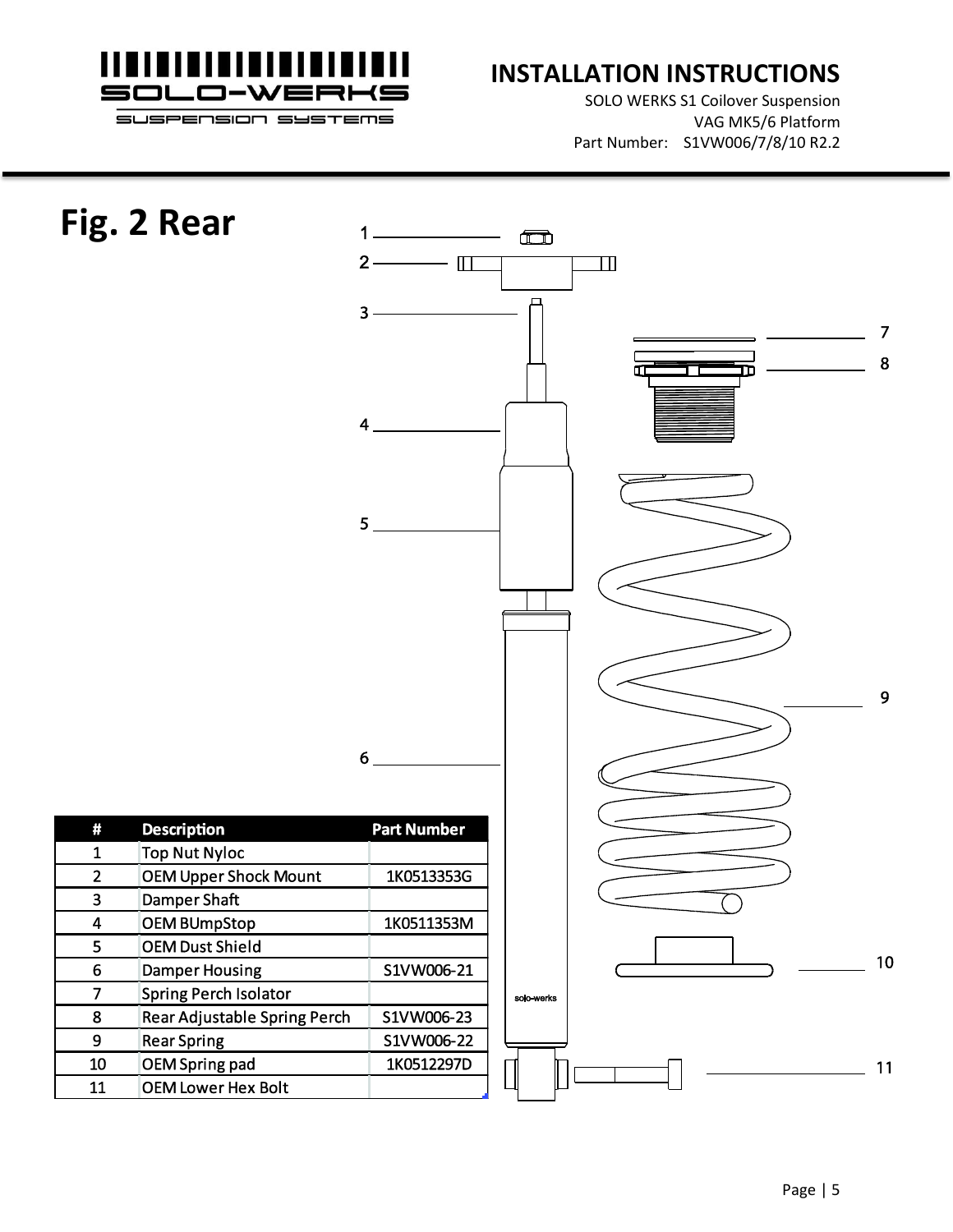

### **INSTALLATION INSTRUCTIONS**

SOLO WERKS S1 Coilover Suspension VAG MK5/6 Platform Part Number: S1VW006/7/8/10 R2.2

#### **Solo Werks Coilover Assembly and Installation – Front:**

- *1. Work in the OEM Upper Bearings - Rotate the bearing a few times to break it in*
	- *a. We have found that brand new or even existing bearings can get stuck as they have a very limited rotation when installed*
	- *b. If they are stuck or too hard to move, they will not allow the assembly to rotate as it should and will create a spring bind that will produce a "boing" or "clang" sound of the springs recoiling*

Assemble the coilover assembly with the OEM Strut Mount and bearing using the provided hardware as in the diagram Fig.1

- a. Top nut should be torqued to 44 ft-lbs. (Fig. 1 #1)
- b. Once assembled, we recommend starting the main perch at 25mm (1") of thread remaining below the main perch/spring seat using the included spanner wrench – actual vehicle height will be set later in the process. (Fig.1 # 10&11)

NOTE: Use of an anti-corrosion spray such as the Boeshield T-9 on the threads & main perch/spring seat at this point (Fig.1 # 10&11) can make the adjustment process much easier and will add an extra layer of protection. Boeshield T-9 is available from your Solo Werks dealer.

- 2. Insert strut assembly into vehicle
	- a. Reinstall three upper strut mount bolts but do not tighten at this time.

NOTE: Before proceeding with the next step, inspect the inside of the Spindle for debris (rust/dirt etc. Fig.1 #13). Also note the placement of the ridge that is built into the inner lower edge of the tube of the spindle. This is a locator for the shock tube, which must be inserted into the tube until it is stopped by this ridge. Only at this point is the shock properly seated in the Spindle.

- 3. With the Strut Spreader in place:
	- a. Insert strut assembly into Spindle housing with the metal bolt locator through the split (Fig.1 #13).
	- b. Slide the strut assembly down until the bottom of the strut housing has bottomed out on the internal ridge in the spindle.
- 4. Replace lower spindle bolt through spindle housing and strut locator
- 5. Fasten the self-locking nut onto the lower spindle bolt and tighten to:
	- a. 37 ft-lbs + ¼ turn (90**°)**
- 6. Reinstall OEM sway bar endlinks.
- 7. Repeat procedure on the other side.
- 8. Once vehicle is placed back on the ground under its own weight, Torque upper strut mount bolts to 11 ft-lbs.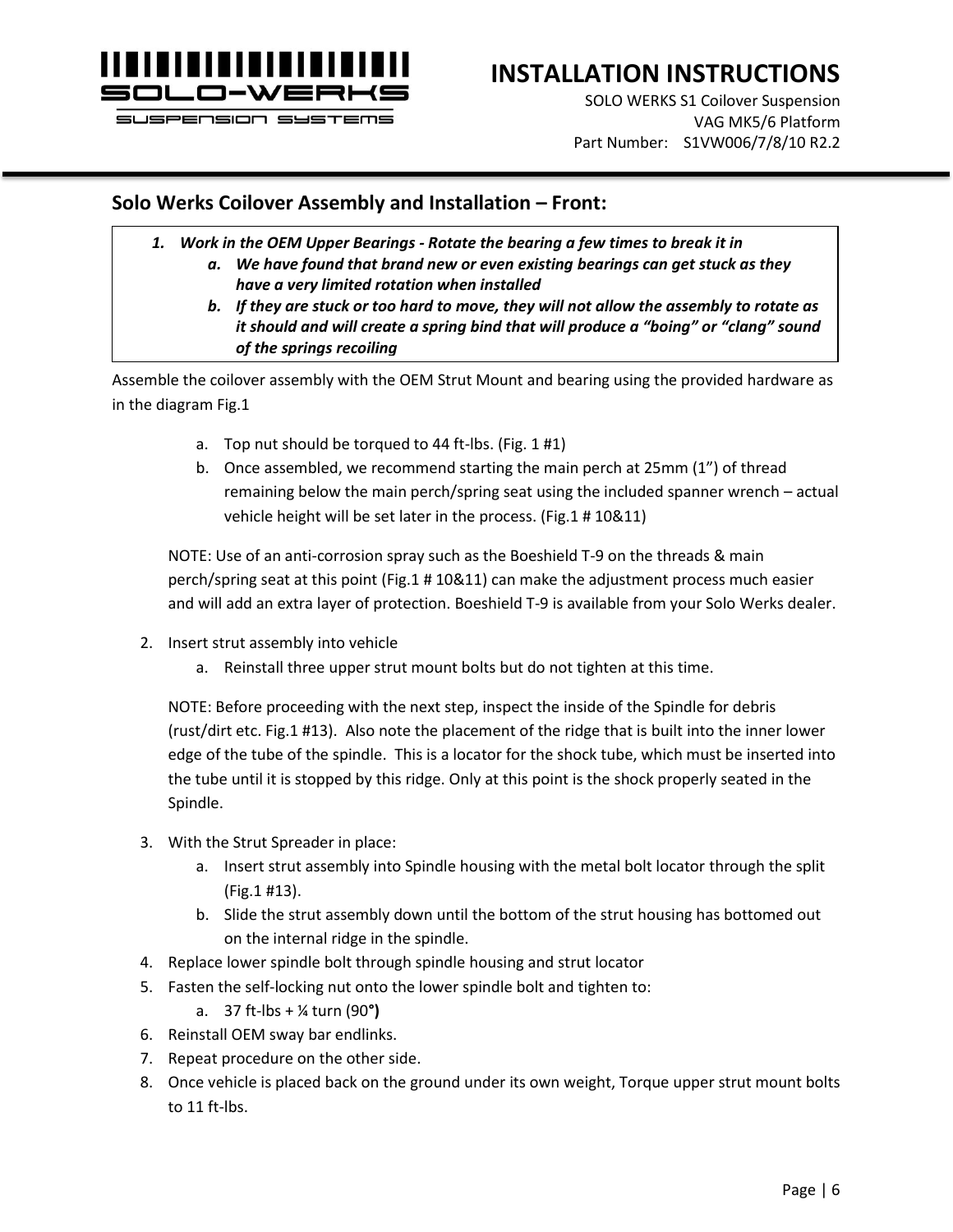

### **INSTALLATION INSTRUCTIONS**

SOLO WERKS S1 Coilover Suspension VAG MK5/6 Platform Part Number: S1VW006/7/8/10 R2.2

#### **Original Suspension Removal- Rear:**

**SOLO WERKS TIP:** *Disconnect Headlight level sensor from lower control arm before any other steps are taken. Disregard for this step could result in damage to sensor link.*

- 1. While Supporting lower trailing arm or beam in the compressed position (loaded as if it is on the ground)
	- a. Remove both lower shock bolts (passenger and driver's side shocks)
	- b. Slowly lower rear trailing arm on both sides to remove the pressure on the rear springs
	- c. Remove rear springs
		- i. This may require you to lower down the rear beam or control arm to allow more room to remove the springs
- 2. Remove the two upper bolts from the upper shock mount on each side & remove rear shocks.
	- a. Remove oem upper shock mount and dustboot assembly and discard oem bumpstop and dustboot. A new bumpstop and dust boot is now included in your kit.
	- b. Make note of orientation of OEM parts to be reinstalled later. (Fig.2 #2)

#### **Solo Werks Coilover Assembly and Installation – Rear:**

The Rear of this platform is a combination of a rear lowering spring & adjustable spring perch and specially matched shock absorber. The shock absorber does not need to be adjusted in any way to change the ride height.

#### **SOLO WORKS TIP:** *Just like the front struts, it is advisable to Prime the rear shocks as well. To purge the rear shocks: Refer to procedure on page 3.*

In the vertical position (as it would be installed in the vehicle):

- 1. Extend the shock rod to its full extent
- 2. Compress until 1" of the chrome shock rod is visible outside of the shock housing
- 3. Repeat 3-5 times or until the strokes feel consistent.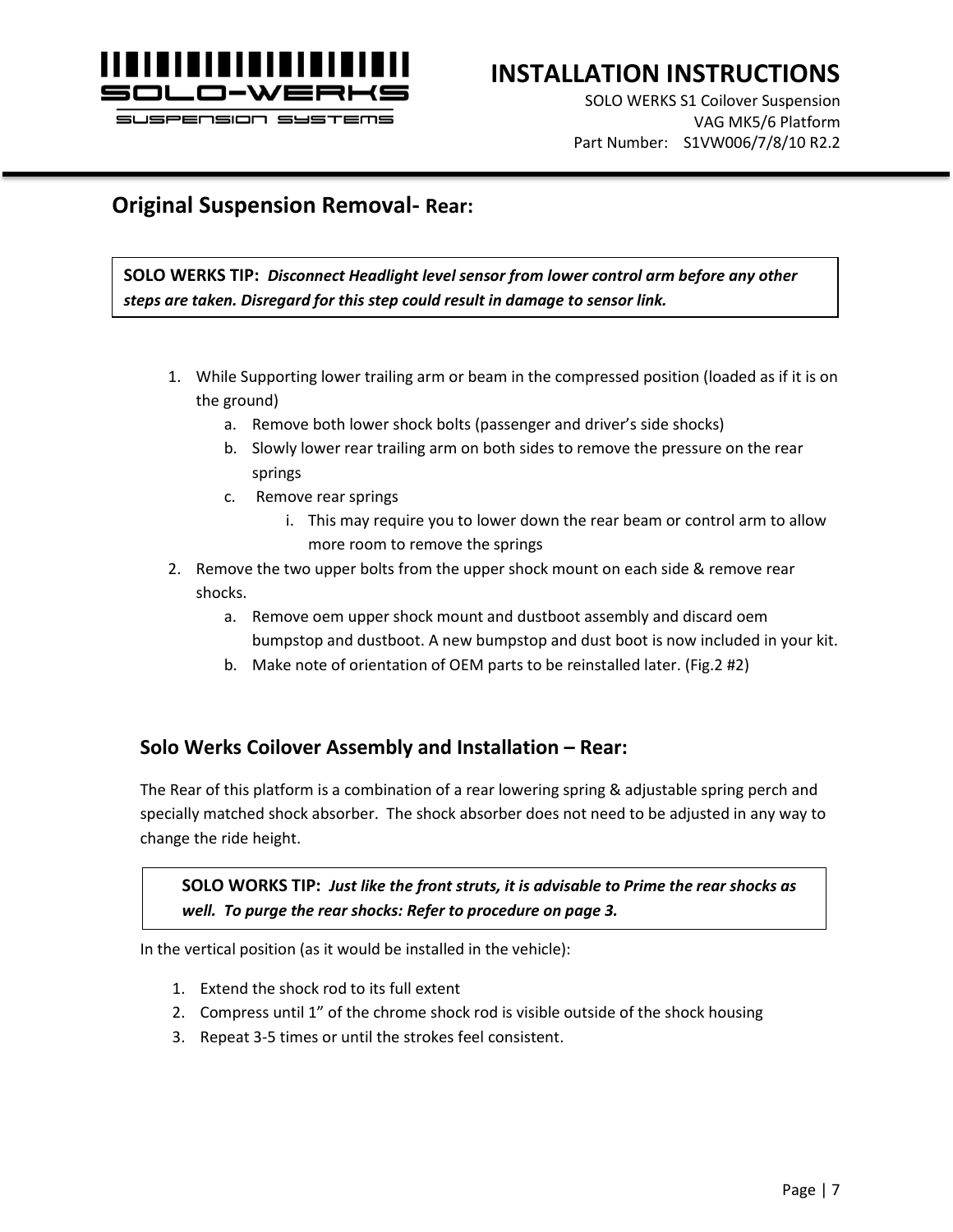

### **INSTALLATION INSTRUCTIONS**

SOLO WERKS S1 Coilover Suspension VAG MK5/6 Platform Part Number: S1VW006/7/8/10 R2.2

#### **Solo Werks Coilover Assembly and Installation – Rear con't.**

- 1. Remove both upper and lower factory spring pads from the vehicle, and ensure that both areas are clean and free of any dirt or debris.
	- a. Reinstall lower spring pad.
- 2. The Solo-Werks rear spring perch is designed to be installed on top of the spring.
	- a. With the spring perch located above the spring it makes for easier access for future adjustments.
- 3. Place the spring into the lower control arm and clock the end of the wind into the indentation on the OEM lower spring pad. (Fig.2 #10)
	- a. This is the end with the closer winds of the spring not the end with the spring wire ground flat
- 4. Prepare the perch for installation
	- a. Thread the adjustable perches down close to the aluminum base.

**Solo Werks Tip:** *Make sure the supplied rubber spring perch isolator is installed in-between the chassis and the adjustable spring perch. (Fig. 2 #7*)

- 5. Place the perch into the top of the spring and align with chassis.
	- a. You may need to raise the rear axle to keep the assembly in place.
	- b. Ensure the Solo Werks rubber spring perch isolator (Fig.2 #7) is in place
- 6. Repeat on the other side.
- 7. Assemble Solo-Werks rear shock (Fig.2) Torque shock shaft bolt (Fig.2 #1) to 18 ft-lbs.
- 8. Place shock into vehicle and reinstall two upper shock mount bolts and torque to 37 ft-lbs.
	- a. Do not torque lower shock bolts until vehicle is back on the ground and all weight is on vehicle.
	- b. Torque lower shock bolts to 130 ft-lbs.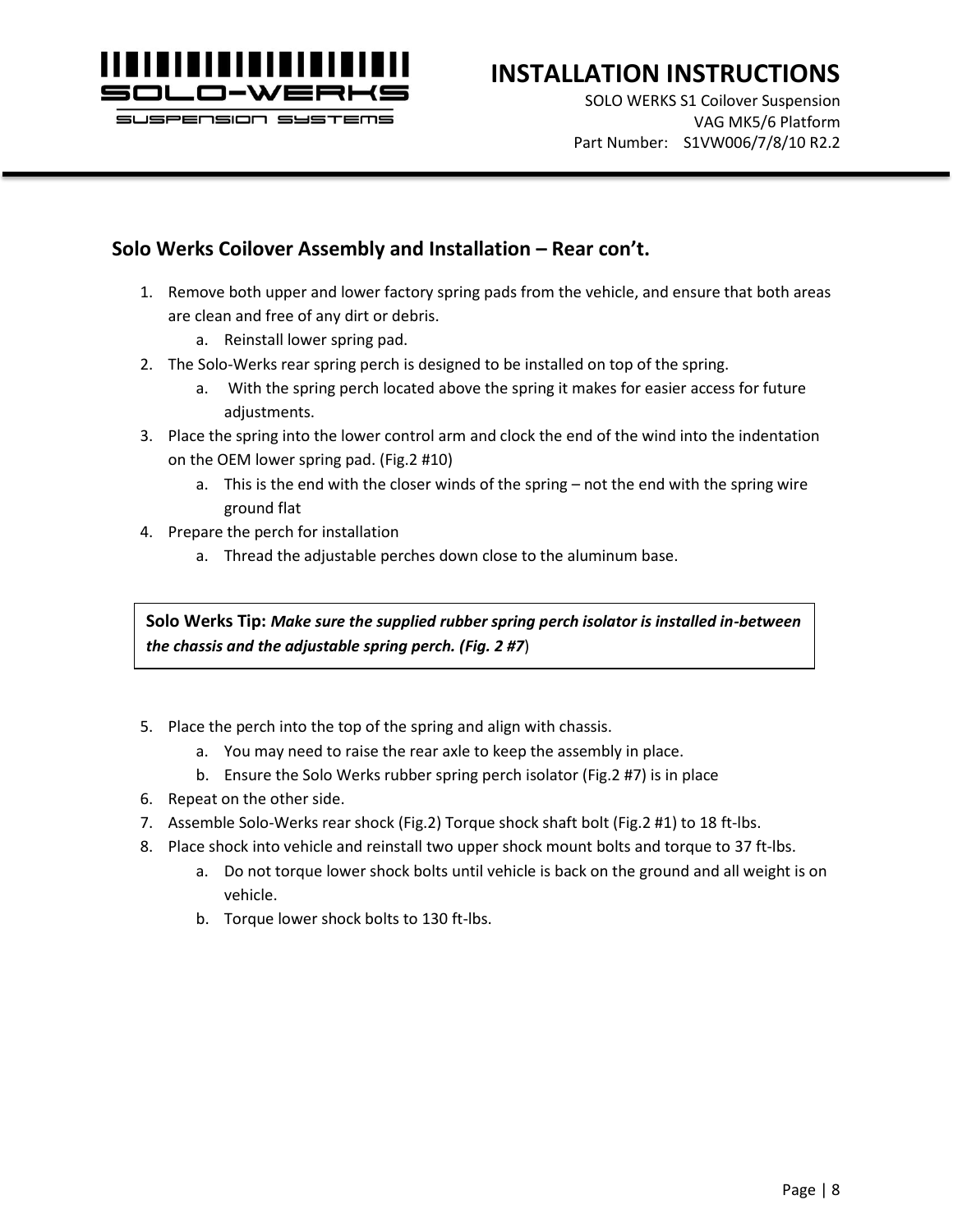

SOLO WERKS S1 Coilover Suspension VAG MK5/6 Platform Part Number: S1VW006/7/8/10 R2.2

#### **Solo Werks Coilover Final Details – Heights & Working Ranges**



|                                                                             |        |             | <b>Lowering Range</b> |        |         |                           |      |     |  |
|-----------------------------------------------------------------------------|--------|-------------|-----------------------|--------|---------|---------------------------|------|-----|--|
|                                                                             |        |             |                       | lin Mm | in Inch |                           |      |     |  |
| <b>Model</b>                                                                | Year   |             | Front                 | Rear   |         | Front                     | Rear |     |  |
| VW Golf MK5/6                                                               |        | $05' - 13'$ | $35 - 65$             | 35-70  |         | 1.4" to 2.5" 1.4" to 2.75 |      |     |  |
| <b>Front Measurement</b>                                                    |        |             |                       |        |         |                           |      |     |  |
| Max low mm Max low Inch Max high mm Max high Inch OEM mm OEM Inch           |        |             |                       |        |         |                           |      |     |  |
| 315                                                                         | 12.5"  |             | 345                   |        | 13.6"   |                           | 380  | 15" |  |
|                                                                             |        |             |                       |        |         |                           |      |     |  |
| <b>Rear Measurement</b>                                                     |        |             |                       |        |         |                           |      |     |  |
| Max low mm   Max low Inch   Max high mm   Max high Inch   OEM mm   OEM Inch |        |             |                       |        |         |                           |      |     |  |
| 310                                                                         | 12.25" |             |                       | 345    | 13.6"   |                           | 380  | 15" |  |

• These measurements are in place to allow both front and rear dampers to operate properly and allow for ample shock travel.

- All measurements will be referenced from "center of wheel hub to bottom lip of fender" (see example figure "a")
- Using this system outside of this range can cause premature failure and is cause to void your manufacturer specified warranty.
- Helper springs are intended to keep preload on the main spring under full suspension extension, do not remove!